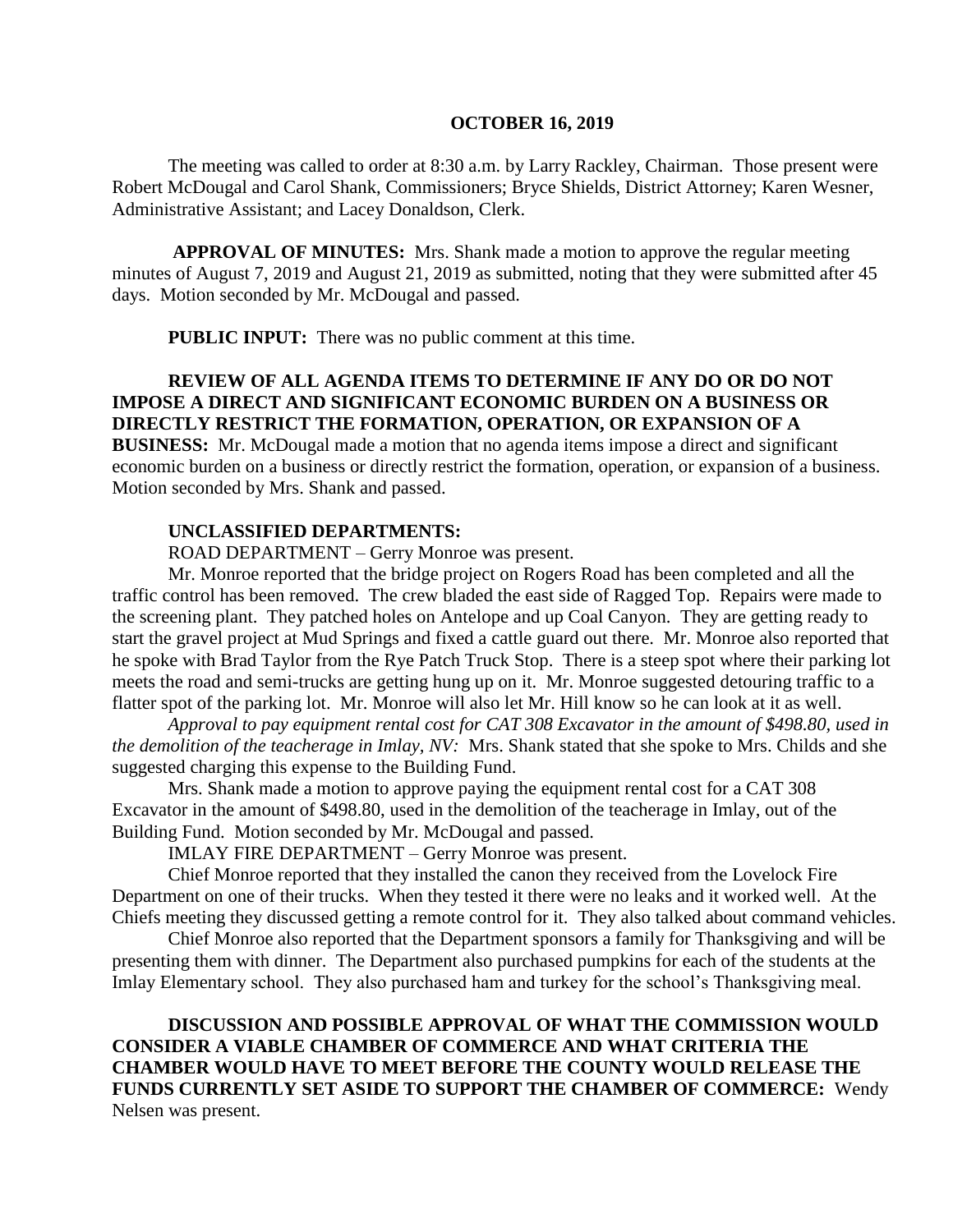Mrs. Shank stated that she had a community member ask her what it would take for the County to release the \$2,000 of allocated funds to the Chamber of Commerce. She asked Mrs. Nelsen to talk about the things the Chamber is doing and how it is running.

Mrs. Nelsen stated that there is currently no charge to be a Chamber member. The Chamber is currently sustained through the sale of the "lovers locks". Mrs. Nelsen has successfully written a few grants to pay for some projects, like advertising. Mrs. Nelsen stated that there are a few businesses that have outstanding invoices for locks as well. Mrs. Nelsen works for the Frontier Community Coalition, which operates in three counties, and doesn't receive anything extra for running the Chamber. The legal paperwork to establish the Chamber as a 501C3 has been completed.

Mr. McDougal stated that it doesn't make sense to him to have a Chamber with non-paying members. A Chamber of Commerce's function is to promote local businesses, so the businesses should have a buy-in. Mr. McDougal stated that he won't approve releasing County funds until he sees committed, paying members. Mr. Rackley agreed.

Mrs. Nelsen stated that every other Chamber in the state has a full-time person paid for by the City and/or County. Mrs. Nelsen reiterated the fact that she volunteers all her time to try to help the Chamber and isn't personally asking for the money to be released.

#### **UNCLASSIFIED DEPARTMENTS, CONT.D:**

BUILDINGS AND GROUNDS – John Handka was present.

Mr. Handka stated that last week he met with Deputy Nicholson at the rental in Imlay. Mr. Handka remedied some of the concerns and is working on some others. They hauled out a bunch of brush, the garage doors were replaced, a broken window was replaced, some closet doors were installed, and some additional outdoor lighting was installed.

The crew has also been working at the cemeteries. The bathrooms at the softball fields were reopened and re-closed. There are three porta-potties out there. Desert Disposal donated the restrooms and are willing to leave them there while our restrooms are winterized and unavailable. Mr. McDougal thought, since it is the off season, one or two would be enough. He also suggested writing a thank you letter to Desert Disposal.

Mr. Handka also reported that his new storage connex was delivered.

LOVELOCK FIRE/AMBULANCE DEPARTMENTS – Rodney Wilcox was present.

Chief Wilcox reported that they have been busy. They are continuing working on their CEUs (Continued Education Unit). A "Train the Trainer" class is being organized. Chief Wilcox stated that they reviewed the list of business licenses and have identified 30 they feel need fire inspections. They are still looking into an outside entity to take over the EMS (Emergency Medical Services) Services. Chief Wilcox also reported that they conducted the Fire Safety program at the Elementary School and the Pre-School. The department is currently working on firehose testing. NFIRS (National Fire Incident Reporting System) is up to date. There are still a few more members that need their exterior firefighter certification. They set a deadline of December 31, 2019 for all members to have that certification and then a June 2020 deadline for Firefighter I certification. Fire Shows West is coming up and six Lovelock firefighters will be attending along with a couple from Rye Patch. Chief Wilcox stated that the burn ban has been lifted for the Lovelock area.

GRASS VALLEY FIRE – Sean Burke was present.

Mr. Burke reported that they currently have 16 on their roster. They have responded to 60 calls so far this year. There have not been any significant brush fires this year. The Grass Valley burn ban has been lifted as well. The department will burn the burn pile at the transfer station, weather permitting. Mr. Burke stated that the department is under budget in most line items, but have had some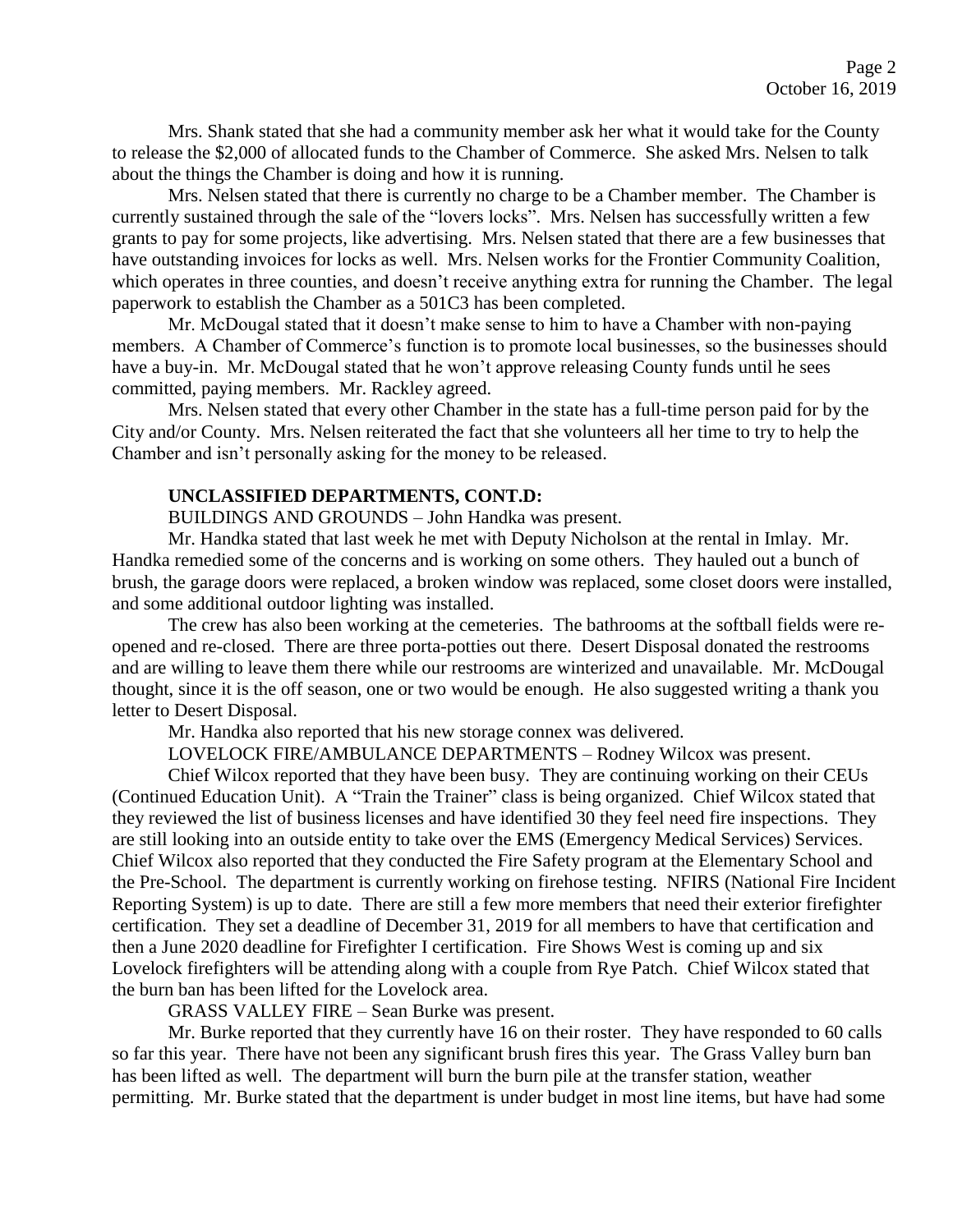additional expenses in truck maintenance. Mr. Burke will also be pursuing getting on the list with the BLM for vehicle disposition as he heard they have excess water tenders.

RYE PATCH FIRE – Commissioner Rackley stated that he met with the department last week and discussed expansion of the firehouse. Mrs. Wesner will be sending a letter to the adjacent property owner to see if they would be willing to sell.

SAFETY/ COMMUNITY HEALTH NURSE'S OFFICE / CEMETERY – Cheryl Haas was present.

Ms. Haas stated that with school being in session the Health Nurse's office has been busy giving immunizations. The days have been fully scheduled for immunizations and TB testing. There continues to be outbreaks of TB, Measles, and Hep A, mainly in the Vegas area. The 2<sup>nd</sup> annual flu pod was held on September 26<sup>th</sup> and they gave 450 flu vaccines in 4 hours. Ms. Haas thanked Dan Hill and his department for their help getting the supply trailer and equipment delivered from Winnemucca.

Ms. Haas reported that departments are finishing up their safety requirements for the year. She is working on getting a Safety meeting set up as well as building inspections. She ordered new pads for the AEDs and they should be here next week. She requested that they all have the same expiration date to better facilitate keeping track of them.

Ms. Haas has also taken the position of Cemetery Clerk. She stated that it has been a relatively easy transition with help from Mrs. Shank. She has been busy getting files in order. She has started a list of things that need to be done including new signs with policies and procedures for any improvements being made to grave sites; a new flag pole for the Chinese Cemetery; a new or refurbished sign for the Chinese Cemetery and Lone Mountain Cemetery; and line out roads and aisles in Lone Mountain. Ms. Haas also spoke about the drainage issues and the need to rectify those. She also stated how fortunate we are to have Gordon Hostman, who is both caring and respectful, opening and closing grave sites for us. He leaves the sites clean and neat.

PERSHING COUNTY EMERGENCY OPERATIONS MANAGER/LEPC – Mr. Rackley read an update from Charlie Sparke. The Federal Grant paperwork is ready for signature, so Mr. Rackley will sign it at tomorrow's LEPC meeting. The Fire Show grant was approved. Mr. Sparke did not have an update on the other grants.

**IMLAY ACTION ALLIANCE:** REQUEST FOR COUNTY COMMISSIONERS TO HOLD A TOWN HALL MEETING IN IMLAY ON ONE OF THE FOLLOWING DATES, NOVEMBER 7, 12, OR 14<sup>TH</sup>; REQUESTING THE PRESENCE OF THE CODE ENFORCEMENT OFFICER, FRAN MACHADO, TO ATTEND THE MEETING – There was no one present from the Imlay Action Alliance.

Later in the morning, the Board discussed dates for a Town Hall meeting. The only date all three Commissioners are available is November 14<sup>th</sup>. Mr. Shields will check with Mrs. Machado to see if she is available to attend on that day as well.

Mrs. Shank made a motion to schedule a Town Hall meeting in Imlay on November 14, 2019 at 6:00 p.m. Motion seconded by Mr. McDougal and passed.

**LOVELOCK REVITALIZATION ASSOCIATION:** REQUESTING ACCESS INTO THE COURTHOUSE DURING THE LOVELOCK GHOST WALK/HAY RIDES ON OCTOBER 18, 19, 25, 26 AND 31, FROM 7:30 PM TO 8:00 PM – Dawn Bequette was present.

Mrs. Bequette stated that the tours will be small groups of 20 people. She would like to start in the Round Room and then go up to the Courtroom. Mrs. Bequette stated that the groups will be led by her and one helper.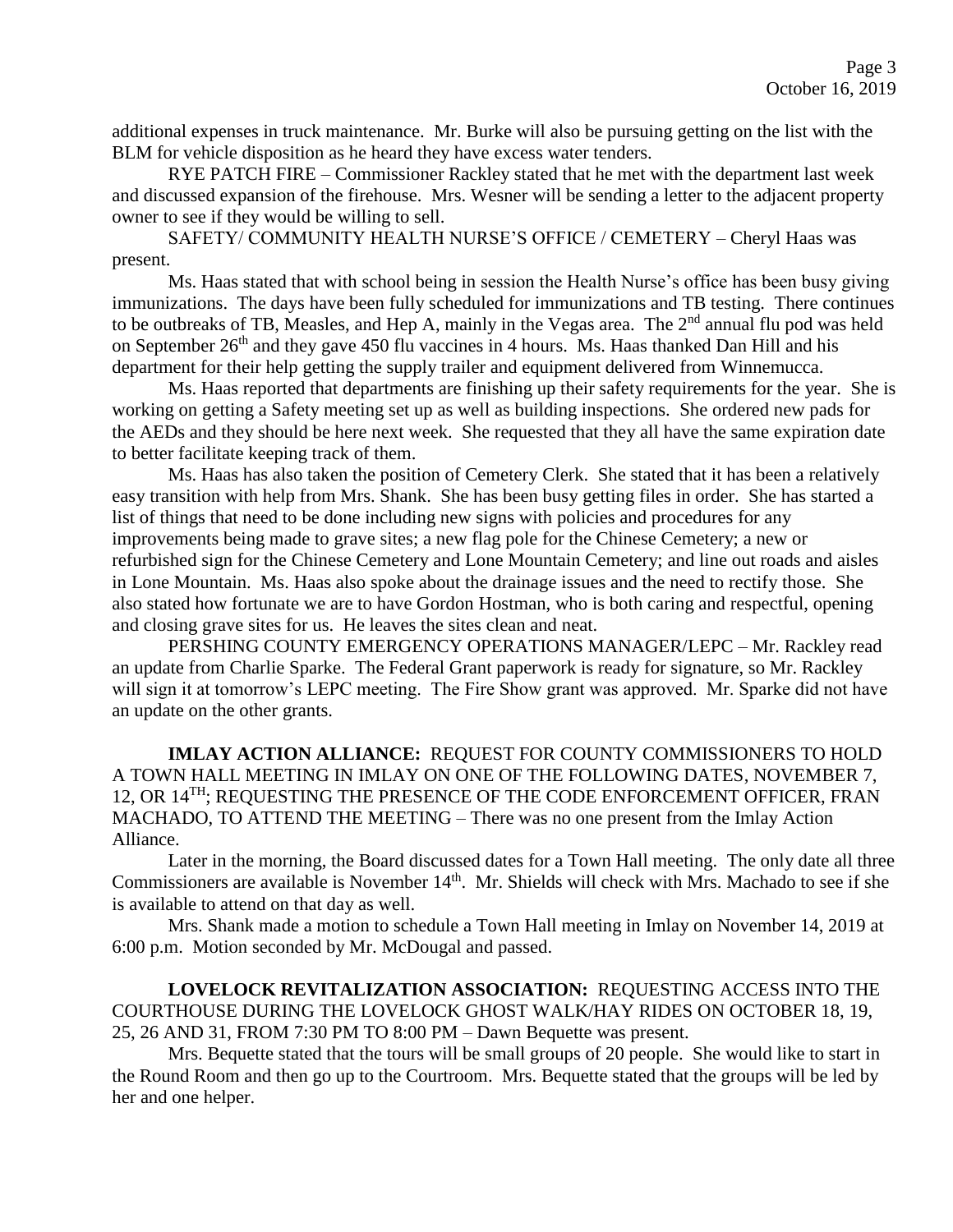Mr. McDougal made a motion to approve the request of the Lovelock Revitalization Association to access the Courthouse during the Lovelock Ghost Walk/Hay Rides on October 18, 19, 25, 26, and 31, 2019 from 7:30 p.m. to 8:00 p.m. Motion seconded by Mrs. Shank and passed.

#### **UNCLASSIFIED DEPARTMENTS, CONT.D:**

IT DEPARTMENT – Justin Abbott was present.

Mr. Abbott reported that he has been busy with preparations for the Clerk-Treasurer's go-live with Devnet. He is also working on deploying the Kaseya tools and continuing with the Office 365 setup. Mr. Abbott also stated that he is working on some options for security beyond usernames and passwords.

#### **ELECTED DEPARTMENTS:**

LACEY DONALDSON, CLERK-TREASURER – Mrs. Donaldson stated that her office is fully staffed, and everything is going well. They will be going live with the Devnet Tax Collection system on October  $28<sup>th</sup>$ .

RENE CHILDS, RECORDER-AUDITOR – *Approval to have US Imaging, Inc. scan 1919-1988 Land Records from books and roll film and scan miscellaneous filings from tri-folds to be performed onsite in the Recorder's office in the amount of \$68,561.30 to be paid from Recorder's Tech Fee money per FY2020 Budget:* Mrs. Childs gave the Board an updated proposal from US Imaging. We were offered to piggy-back Nye County's contract.

Mr. McDougal made a motion to approve the updated contract with US Imaging, Inc. in the amount of \$67,811.30 to include 24 hour scanning. Motion seconded by Mrs. Shank and passed.

BRYCE SHIELDS, DISTRICT ATTORNEY – Mr. Shields stated that Elizabeth Blondheim and Cassandra Steele are attending Child Support training in Las Vegas this week. There were some significant changes made in the last Legislative Session that this training will address.

Mr. Shields stated that it has been busy in his office. They are currently working through a homicide case in post-conviction status. There is also a triple homicide case from 1981 that the 9<sup>th</sup> Circuit Court of Appeals has overturned on the grounds of ineffective assistance of counsel. Mr. Shields now has 90 days to decide whether to re-try the case or not. There is a jury trial starting next week that Mr. Banks will be handling, it is his first one. Mr. Shields stated that they have a jury trial scheduled every month till March.

**UPDATE ON PROGRESS OF SITE LOCATION, DESIGN, FUNDING, AMENITIES, AND CONSTRUCTION OF FUTURE LAW ENFORCEMENT CENTER:** APPROVAL OF APPRAISAL FOR APN 001-133-17 AND 001-133-18 AND APPROVAL FOR PURCHASE OF PROPERTY – Mr. Shields stated that he spoke with Western Title last week and all the paperwork has been recorded. Mr. Shields will reach out to the Real Estate Agent to get things moving forward.

Mr. McDougal made a motion to accept the appraisal as presented. Motion seconded by Mrs. Shank and passed.

**PROCLAMATIONS AND AWARDS:** There were no proclamations or awards considered.

#### **GRASS VALLEY ADVISORY BOARD:** Sean Burke and Paul Schlehr were present.

Mr. Schlehr stated that all the roads look fine and he hasn't heard any complaints. He also stated that the transfer station looks fairly decent. Mr. Schlehr did ask for an update on the zip code. The Board has not heard anything further.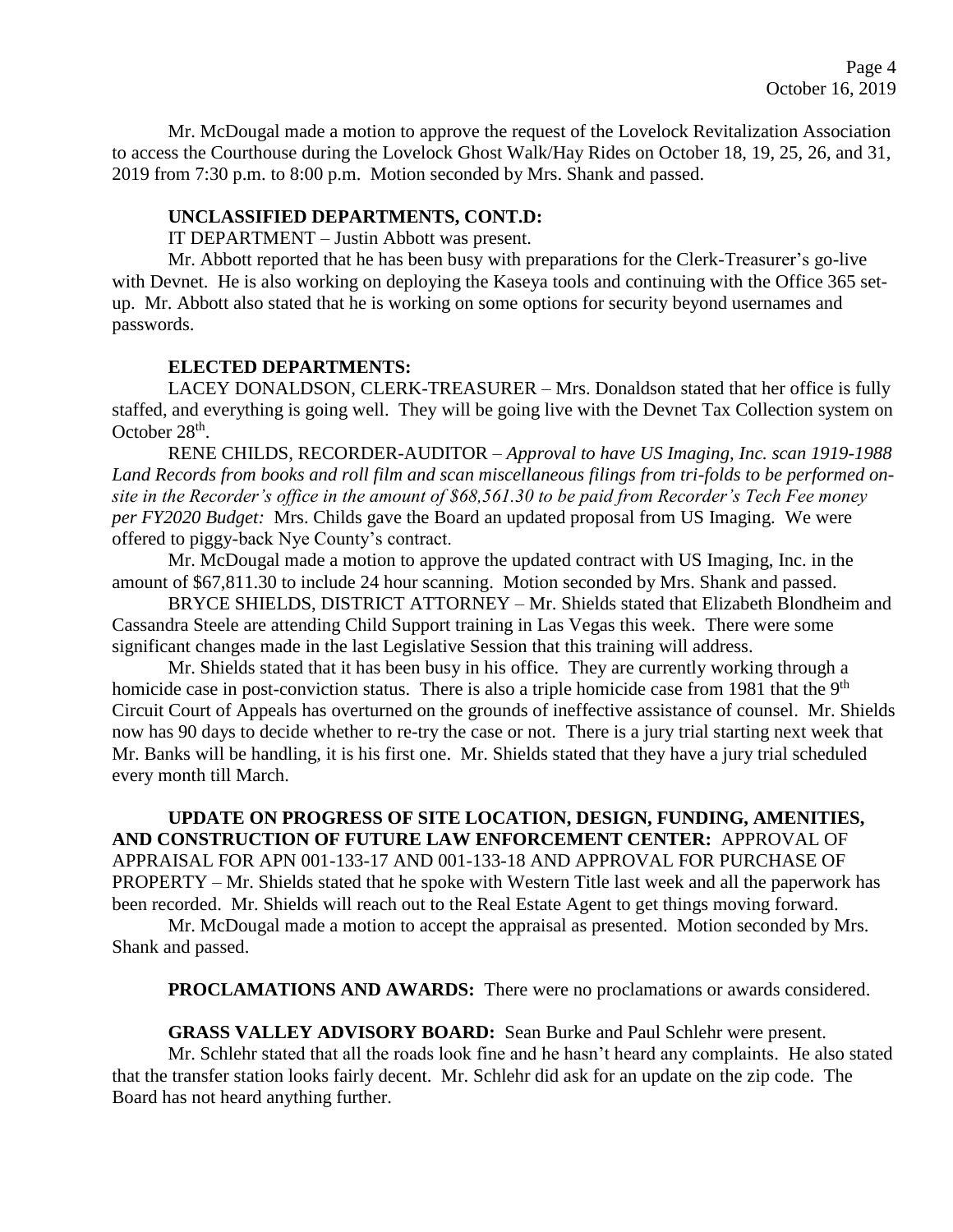Mr. Burke stated that their next Advisory Board meeting is October  $28<sup>th</sup>$ . The guest speaker will be a veterinary technician from Winnemucca. The board will also be discussing the calendar for next year. Mr. Burke also reported that Turkey Bingo will be on Friday, November 22<sup>nd</sup>. The local Grange will be holding meetings at the Community Center. Mr. Burke also mentioned that someone in the community started a "Next Door" website for Grass Valley. This is a community social media tool.

Mr. Rackley stated that he has been in discussions with a gentleman regarding fixing the cattle exclusion fencing.

**BOARD APPOINTMENTS / RESIGNATIONS:** CEMETERY BOARD – A letter of interest was received from Winston Gray.

TELEVISION BOARD – A letter was received from Roger Mancebo asking to be reappointed to the TV Board.

Mrs. Shank made a motion to appoint Winston Gray to the Cemetery Board and to reappoint Roger Mancebo to the Television Board. Motion seconded by Mr. McDougal and passed.

**DERBY FIELD AIRPORT:** Mr. Rackley reported that he and Debra Reid from the Lovelock Review-Miner met out at the Airport last Friday. Ms. Reid took pictures of the new sign and was given a tour of the facility. While they were there, a plane landed and got fuel. The individual was coming into town for a meeting and the first thing they asked was why don't we have a courtesy car.

Mrs. Shank asked if there were any plans to do some restoration of the Mig. Mr. Rackley stated that he doesn't know of any plans.

Mrs. Donaldson has advertised for the Consultant RFQ (Request for Qualifications), which is due to her office by 5:00 p.m. on October  $30<sup>th</sup>$ . The Commission will award the contract at the November  $6<sup>th</sup>$  meeting.

**BROADBAND DISCUSSION:** 1. SETTING UP A COMBINED MEETING WITH THE CITY OF LOVELOCK, COUNTY COMMISSIONERS AND PCEDA TO SET A COURSE OF ACTION WITH REGARDS TO BRINGING BROADBAND TO PERSHING COUNTY AND THE CITY OF LOVELOCK WITH JOJO MYERS CAMPOS, STATE BROADBAND DEVELOPMENT MANAGER AND SHERYL GONZALEZ, WNDD DIRECTOR; 2. DETERMINGIN REPRESENTATIVES TO BE APPOINTED AS MEMBERS TO THE PERSHING COUNTY BROADBAND COMMITTEE – Heidi Lusby-Angvick and Justin Abbott were present.

Mrs. Shank stated that the State has been working on a draft proposal. Mrs. Lusby-Angvick spoke with Ms. Campos Monday and they will be speaking again tomorrow. They are moving forward with the proposal, which was dependent on the School District purchasing and accessing broadband. Mrs. Lusby-Angvick stated that the prior IT person at the School District felt it was only for the school's benefit. The new person sees a benefit in configuring it so it can be made available to the community. This will drive providers into our area. Mrs. Lusby-Angvick doesn't feel starting over with meetings is necessary. Mrs. Shank felt that a meeting is necessary to bring all parties up to date. Mrs. Shank stated that she thought Ms. Campos was looking at scheduling something for November 12<sup>th</sup>. Ms. Lusby-Angvick stated that she will ask her about dates when she speaks with her tomorrow. She also stated that she didn't feel Sheryl Gonzalez needed to be included in that meeting, but thought she wanted to meet with the City and County regarding another project.

The Board will look into making appointments for the Broadband Committee.

The meeting recessed at 10:27 a.m. and reconvened at 10:30 a.m.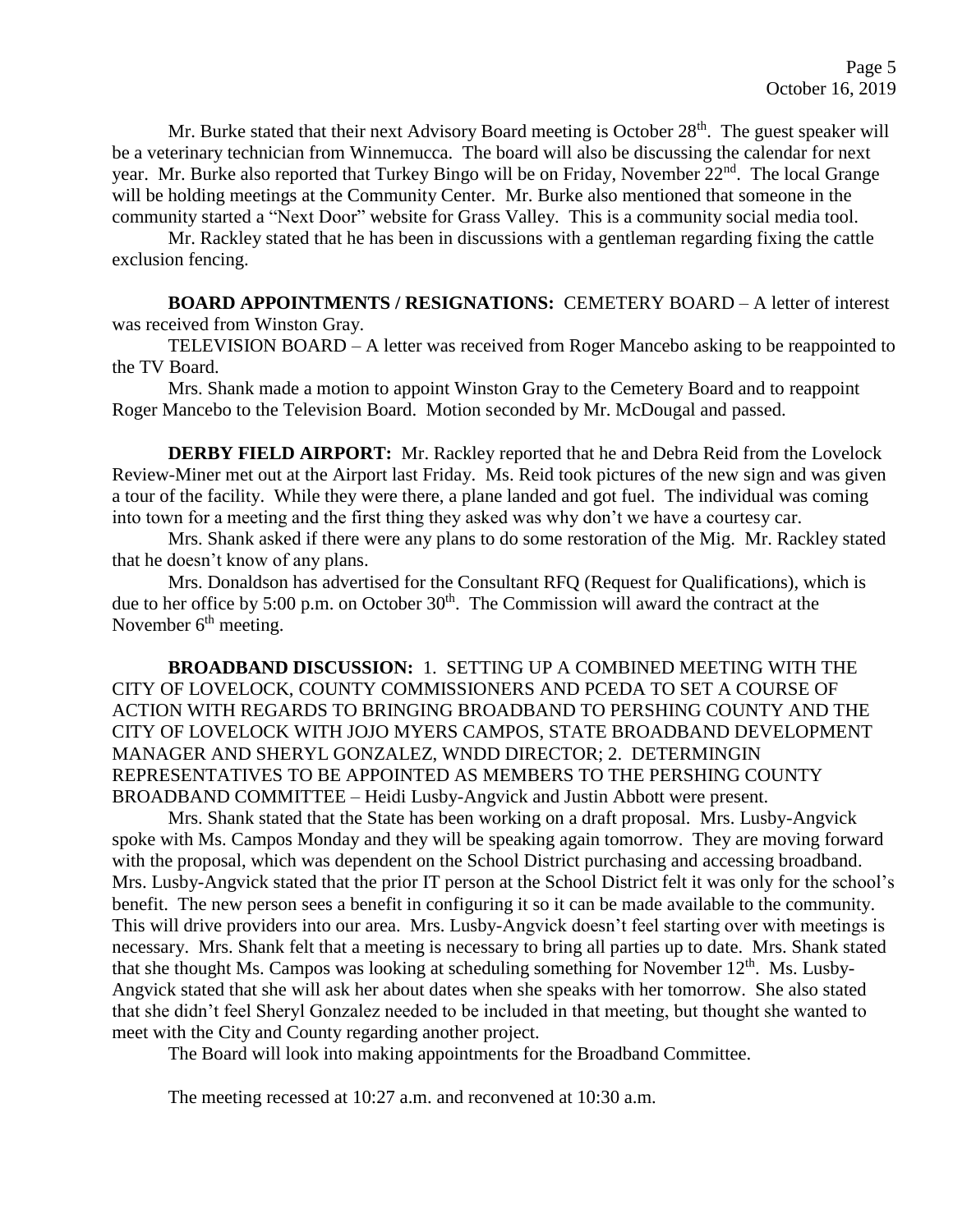**BURNING MAN PROJECT:** PRESENTATION OF RECAP AND OTHER INFORMATION REGARDING THE 2019 BURNING MAN EVENT – Marnie Benson, Roger Vind, and Emma Weisman were present.

Ms. Benson stated that the entire Burning Man Organization extends their appreciation for the work and collaboration done by Pershing County to help make the event safe and enjoyable for nearly 80,000 people. Ms. Benson gave an overview of the 2019 event, which was their 31<sup>st</sup> year in Nevada. This year's total event population peaked at 78,850 on September  $30<sup>th</sup>$ . She noted that last year's peak population was 78,134. Ms. Benson stated that they were delighted to once again host an evening tour for the Senior Center. Ms. Benson spoke about their restoration efforts that take place after the event. They completed their site inspection with the BLM (Bureau of Land Management) on October  $5<sup>th</sup>$  with no adverse findings.

Mr. Vind also spoke about their contractual obligation to Pershing County, noting that Pershing County received \$296,627.52 from the Burning Man Project for this year's event. Mr. Vind stated that there were a few small grass fires along Highway 447 that did require road closures for a time. There was also an accidental death from carbon monoxide poisoning and a fatal car accident on County Road 34. Mr. Vind closed by saying that they are looking forward to receiving the 2019 After Action Report from the Sheriff's Office.

Ms. Weisman also spoke about the art projects at this year's event, stating that there were over 400 registered art projects and 26 performance groups. 18 of the art projects were from Nevada. Mrs. Shank asked if there is financial assistance available to local artists that would like to participate. Ms. Benson stated that they have a scholarship program and they also have a "maker" space for artists to build at in Reno. Artists are also offered free or discounted tickets.

Mr. McDougal spoke about the condition of Highway 447. He did mention it to Senator Cortez-Masto and she thought there might be Federal funding available. Ms. Benson stated that they have been working with Washoe County to have St. Route 34 replaced.

Mr. McDougal also stated that when the court ordered agreement expires, he hopes Burning Man will recognize that this is not an 8 day event in regard to law enforcement duties. He also hopes they will work with us directly, instead of having lawyers involved.

**AMENDMENTS TO THE OPTION TAX RESOLUTION:** The proposed Resolution was discussed. There was no public comment.

Mr. McDougal made a motion to adopt Resolution #19-1010, to provide an amended Capital Improvement and Public Safety Project Plan, as presented. Motion seconded by Mrs. Shank and passed unanimously.

Mr. Rackley stated that he has been researching vehicle prices for a one ton crew cab pickup to use for the fire department command vehicles.

**APPROVAL OF RESPONSE LETTER TO NDOT'S LETTER DATED AUGUST 5, 2019, REGARDING DENIAL OF REQUEST TO INCREASE SPEED LIMIT ON FRONTAGE ROAD (FRPE01) WESTFALL ROAD TO TOULON:** Mr. McDougal stated that he hasn't had time to help draft the letter. He also stated that we recently received a thank you letter from Mr. Mortenson, Deputy Director, for the recent meeting. The speed study for the Frontage Road has also been added to their list.

The meeting recessed at 11:13 a.m. for a Litigation meeting and reconvened at 11:18 a.m.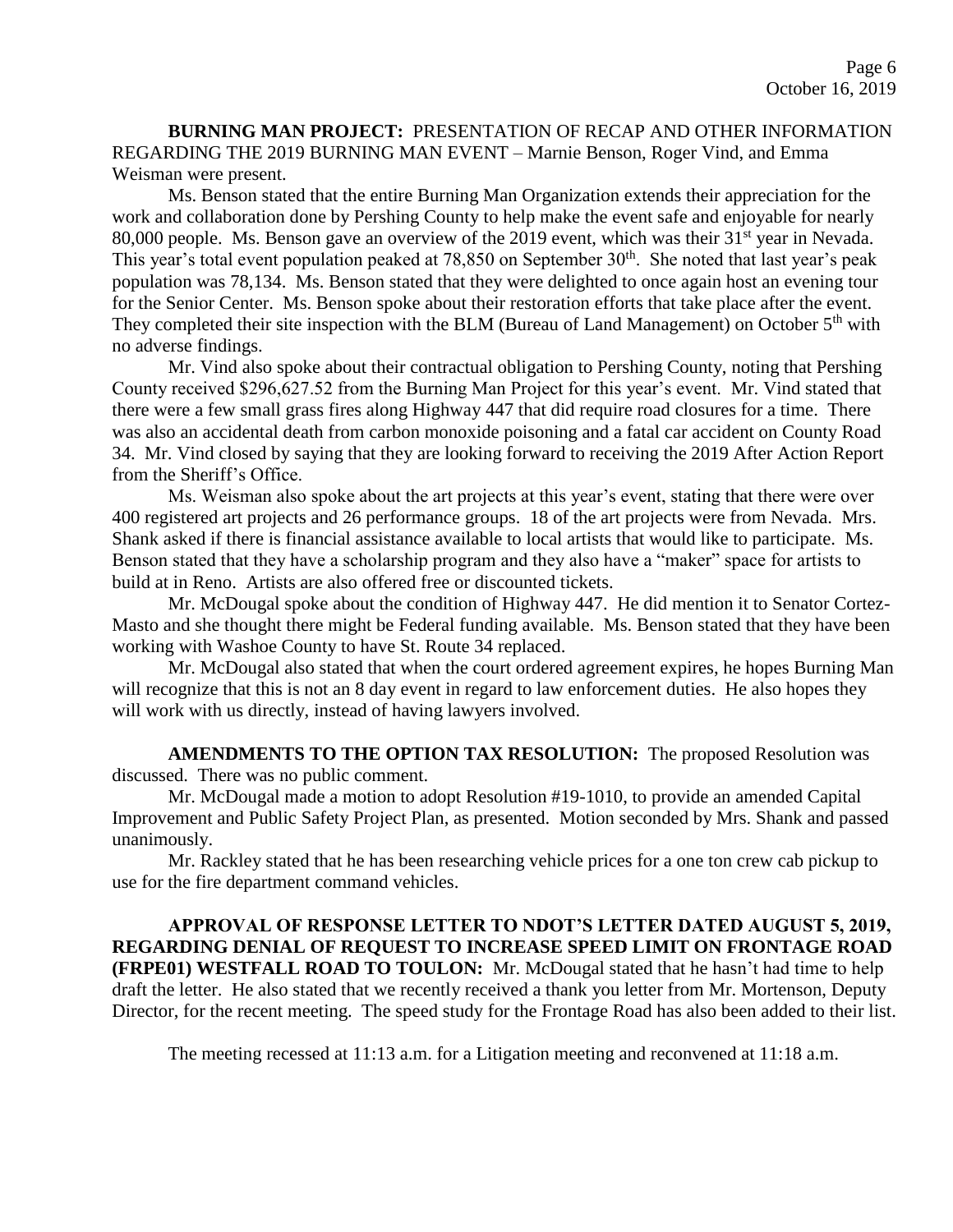**REPORT FROM LEGAL COUNSEL:** Mr. Shields gave an update regarding the NAS Bravo 20 expansion. Mr. Shields would like the Board to move forward with a Resolution and a letter of support to Congress.

**REPORT FROM ADMINISTRATIVE ASSISTANT:** Mrs. Wesner stated that she is working on scheduling a Department Head Meeting in November. She is still working with Neal Freitas from POOL/PACT on updating the Personnel Rules.

**ITEMS FOR FUTURE AGENDA:** No additional agenda items were discussed. **CORRESPONDENCE:** No additional correspondence was discussed.

### **MATTERS OF THE BOARD FOR DISCUSSION, BOARD MEMBER REPORTS,**

**BOARD LIAISON REPORTS:** Mr. McDougal attended the Nevada Works meeting last Friday with Mrs. Lusby-Angvick. The new Director of DETR (Department of Training & Rehabilitation) is new to the Nevada Works Board and has been attending several different meetings. She reported that she attended a meeting in Churchill County with the Highway 95 Board. Pershing County and Lovelock were not told about the meeting. Mr. McDougal stated that Churchill County and Fallon may be taking Highway 95 as their own. Mrs. Lusby-Angvick sent an email for clarification as to why we were left out of the meeting and received a snarky response. Mr. McDougal and Mrs. Lusby-Angvick will stay on top of it. Mr. McDougal also reported that they met with the Brownfield Consultant to get things moving in the right direction.

Mrs. Shank didn't have anything to report.

Mr. Rackley gave a report on Toulon Peak. The electrical update has been completed. Granite Propane brought up their tank and it has been filled. He has been talking with the generator maintenance people to schedule annual maintenance. Mr. Rackley stated that there are old banks of batteries in the building that are no longer in use and used up. He asked what should be done with them. Mr. Rackley also stated that he spread gravel at the Recycling Center.

**PUBLIC INPUT:** There was no public comment at this time.

**VOUCHERS:** Mr. McDougal made a motion to approve the vouchers with the exception of a voucher for Vendor # 276, Carol Shank. Motion seconded by Mrs. Shank and passed.

Mr. McDougal made a motion to approve the voucher for Vendor #276, Carol Shank. Motion seconded by Mr. Rackley. Mrs. Shank abstained. Motion carried.

The meeting recessed at 11:45 a.m. and reconvened at 1:30 p.m.

## **WORKSHOP TO FINALIZE THE DETAILS IN TRANSITIONING THE BUSINESS LICENSE PROCESS FROM THE SHERIFF'S OFFICE TO THE PLANNING & BUILDING DEPARTMENT; TO DETERMINE WHAT, IF ANY, DETAILS WILL STILL BE HANDLED BY THE SHERIFF'S OFFICE; AND THE ROLE OF THE RECORDER-AUDITOR'S AND/OR CLERK-TREASURER'S OFFICES:** Also present were Sheriff Allen, Justin Abbott, James Evans, and Holli Garretson.

Mr. Rackley asked Sheriff Allen if he had shortcomings about giving up Business Licenses. Sheriff Allen stated that he just wants to know what the Board's end-goal is. He doesn't want to see the process split up to where one department handles one aspect of it and his office still must do part of it. All licenses (business, liquor and gaming) should stay or go.